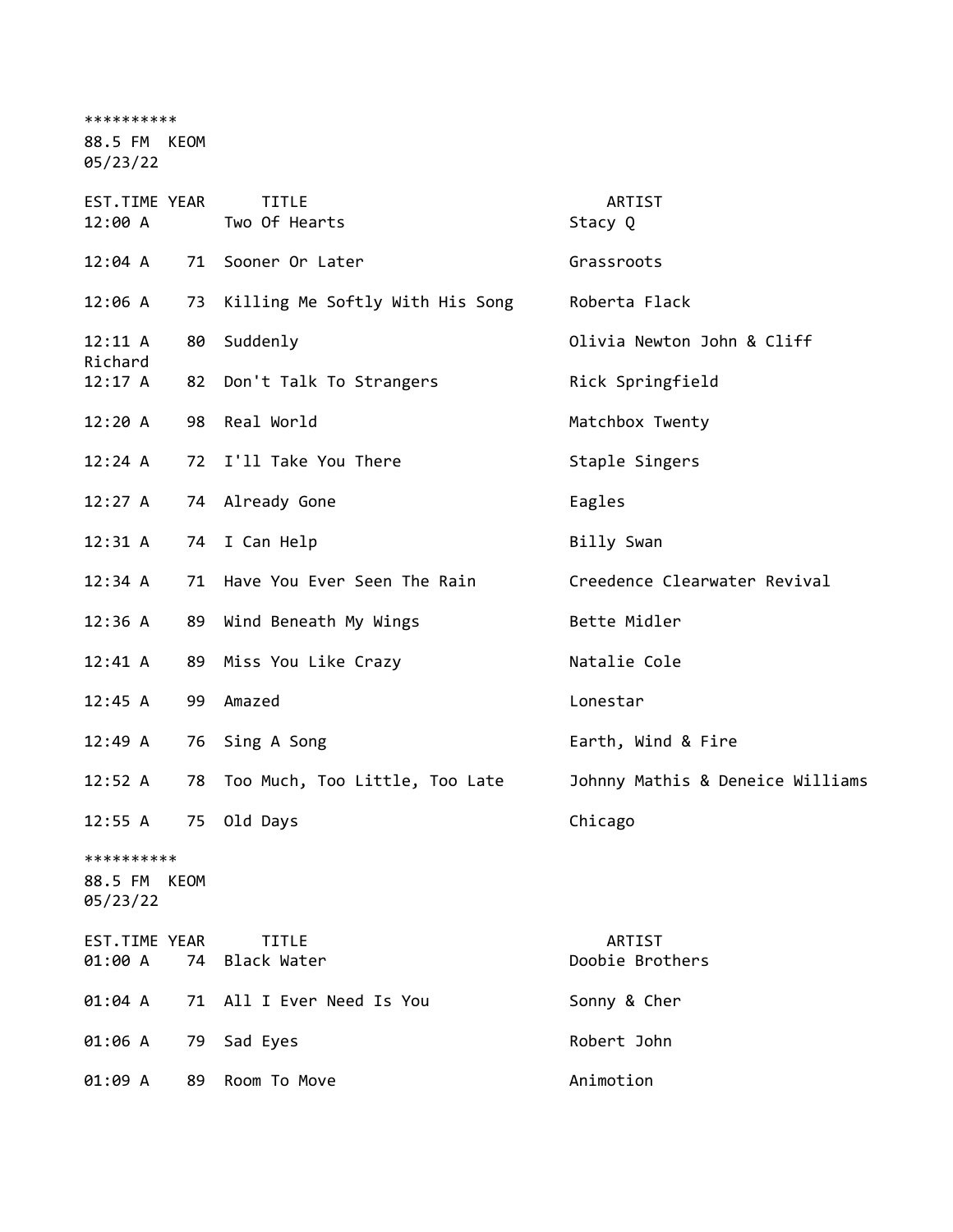| 01:15 A                    |    | 71 For All We Know                                                  | Carpenters             |
|----------------------------|----|---------------------------------------------------------------------|------------------------|
| 01:17 A                    |    | 71 I've Found Someone Of My Own                                     | Free Movement          |
| 01:21 A                    |    | Hold On                                                             | Santana                |
| 01:25 A                    | 90 | Disappear                                                           | <b>INXS</b>            |
| 01:29 A                    |    | 79 Rock With You                                                    | Michael Jackson        |
| 01:32 A                    |    | 77 Brick House                                                      | Commodores             |
| 01:36 A                    | 83 | Say It Isn't So                                                     | Hall & Oates           |
| 01:40 A                    |    | Little Green Bag                                                    | George Baker Selection |
| 01:44 A                    |    | 99 I Knew I Loved You                                               | Savage Garden          |
| 01:48 A                    |    | 74 Eres Tu                                                          | Mocedades              |
| 01:51 A                    |    | 71 Me And Bobby McGee                                               | Janis Joplin           |
| 01:56 A                    |    | 77 Dance, Dance, Dance (Yowsah, Yowsah Chic                         |                        |
| **********<br>88.5 FM KEOM |    |                                                                     |                        |
| 05/23/22                   |    |                                                                     |                        |
| EST.TIME YEAR<br>02:00 A   |    | <b>TITLE</b><br>77 Best Of My Love                                  | ARTIST<br>Emotions     |
| 02:04 A                    |    | 78 Lay Down Sally                                                   | Eric Clapton           |
| 02:08 A                    |    | 79 No More Tears (Enough Is Enough) Barbra Streisand & Donna Summer |                        |
| 02:12 A                    | 85 | And We Danced                                                       | Hooters                |
| 02:17 A                    | 99 | Bailiamos                                                           | Enrique Iglesias       |
| 02:20 A                    | 75 | Sky High                                                            | Jigsaw                 |
| 02:23 A                    |    | Modern Girl                                                         | Sheena Easton          |
| 02:26 A                    | 79 | Just When I Needed You Most                                         | Randy Vanwarmer        |
| 02:30 A                    | 77 | Don't It Make My Brown Eyes Blue                                    | Crystal Gayle          |
| 02:32 A                    |    | 91 Power Of Love-Love Power                                         | Luther Vandross        |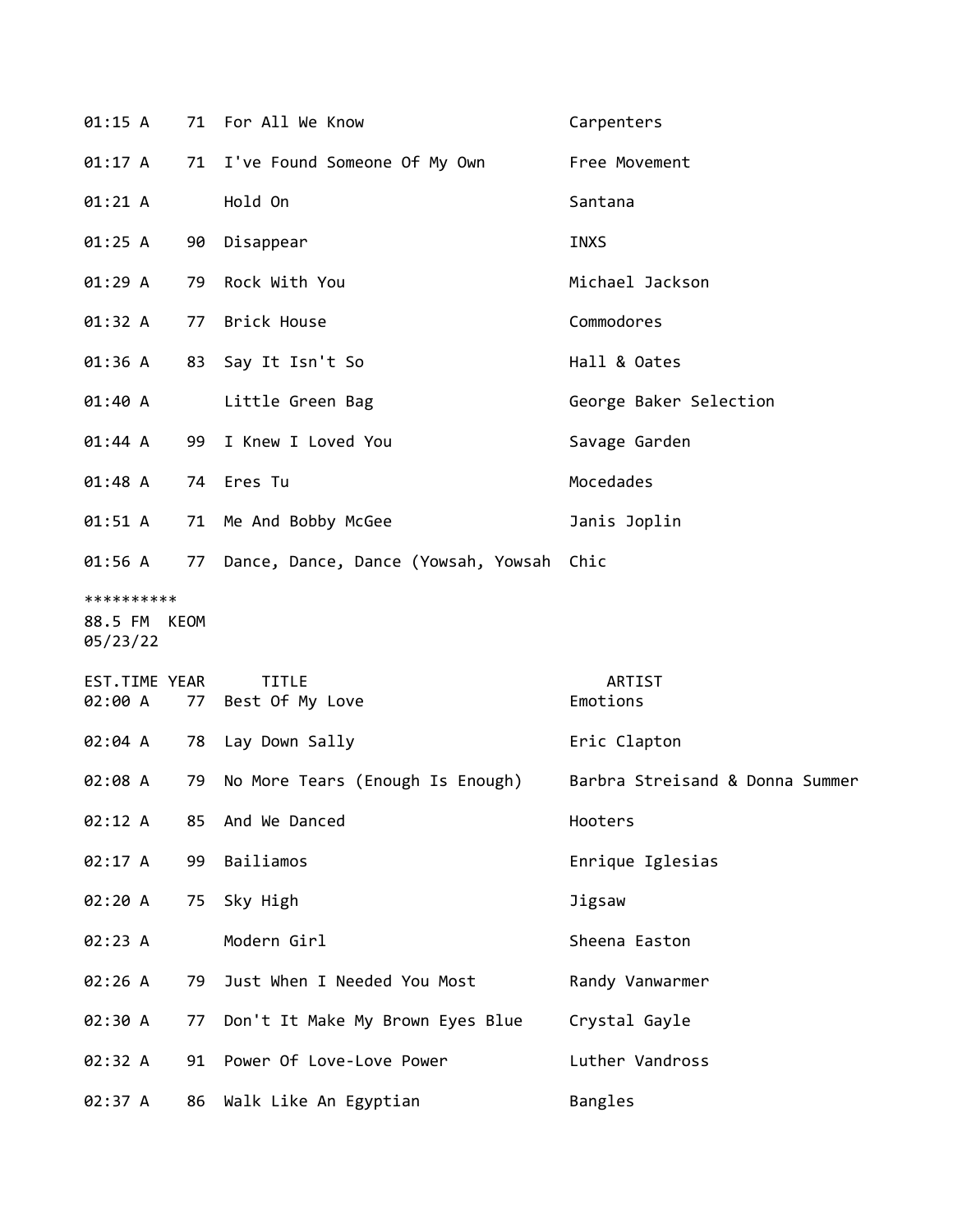| 02:40 A                                | 78 | Just What I Needed                                               | Cars                           |
|----------------------------------------|----|------------------------------------------------------------------|--------------------------------|
| 02:45 A                                |    | 90 How Can We Be Lovers                                          | Michael Bolton                 |
| 02:48 A                                |    | 77 (Every Time I Turn Around) Back In                            | L.T.D.                         |
| 02:52 A                                |    | 73 You Are The Sunshine Of My Life                               | Stevie Wonder                  |
| 02:54 A                                | 76 | Heaven Must Be Missing An Angel                                  | Tavares                        |
| 02:59 A                                |    | 74 The Loco-Motion                                               | Grand Funk Railroad            |
| **********<br>88.5 FM KEOM<br>05/23/22 |    |                                                                  |                                |
| EST.TIME YEAR<br>03:02 A               |    | <b>TITLE</b><br>Never My Love                                    | ARTIST<br><b>Blue Swede</b>    |
| 03:04 A                                | 77 | (Love Is) Thicker Than Water                                     | Andy Gibb                      |
| 03:08 A                                | 87 | I Heard A Rumour                                                 | Bananarama                     |
| 03:11 A                                |    | 75 (I Believe) There's Nothing Stronge Paul Anka [+] Odia Coates |                                |
| 03:15 A                                | 78 | The Closer I Get To You                                          | Roberta Flack & Donny Hathaway |
| 03:20 A                                | 70 | Hitchin' A Ride                                                  | Vanity Fare                    |
| 03:23 A                                | 82 | Empty Garden                                                     | Elton John                     |
| 03:28 A                                | 72 | Nights In White Satin                                            | Moody Blues                    |
| 03:32 A                                |    | Do You Know What I Mean                                          | Lee Michaels                   |
| 03:36 A                                | 87 | Who's That Girl                                                  | Madonna                        |
| 03:39 A                                |    | Here Comes The Sun                                               | Richie Havens                  |
| 03:44 A                                | 90 | Black Velvet                                                     | Alannah Myles                  |
| 03:49 A                                | 70 | The Wonder Of You                                                | Elvis Presley                  |
| 03:51 A                                | 76 | Theme From "Mahogany" (Do You Know                               | Diana Ross                     |
| 03:54 A                                | 70 | Gypsy Woman                                                      | Brian Hyland                   |
| 03:58 A                                | 75 | Please Mr. Please                                                | Olivia Newton-John             |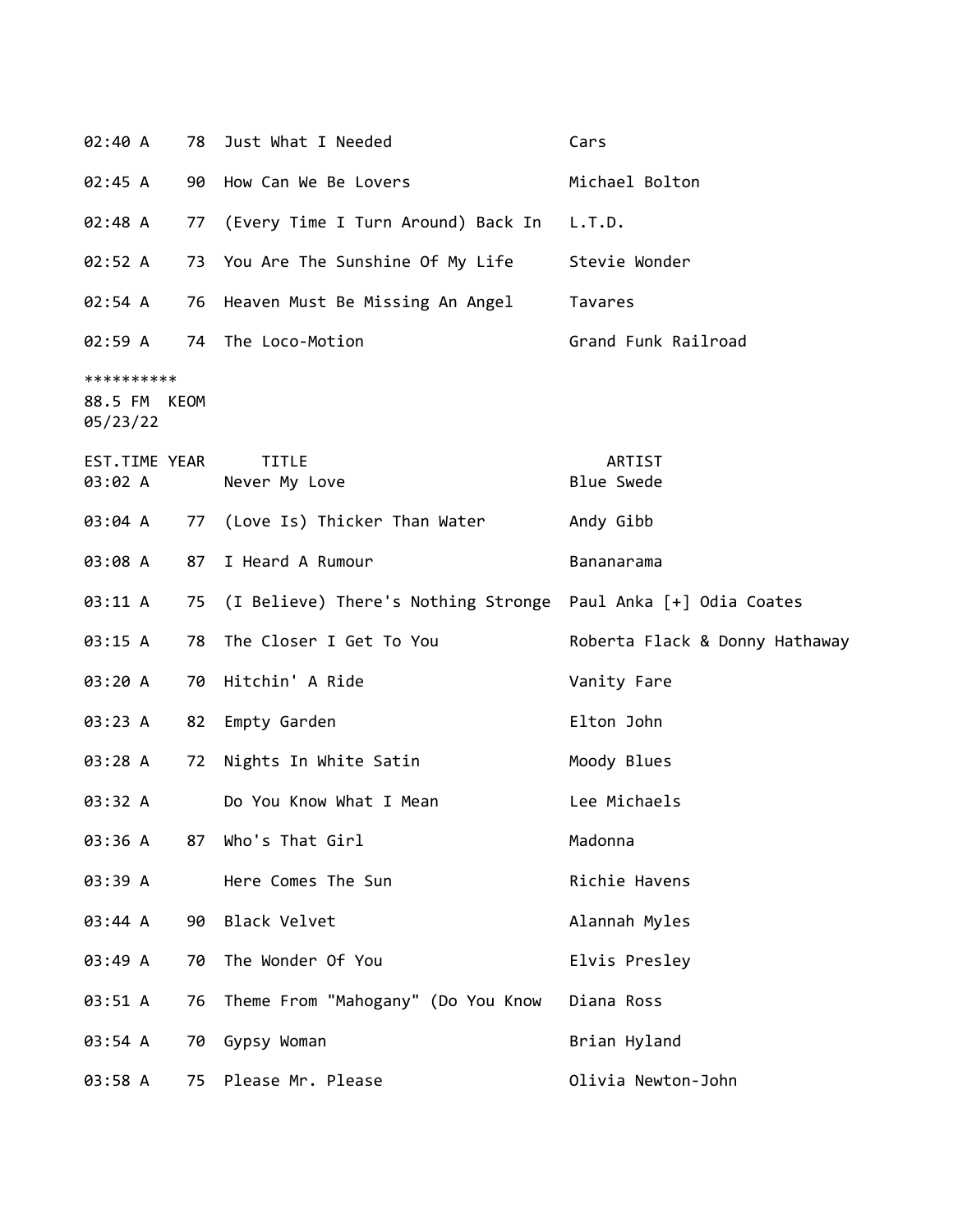\*\*\*\*\*\*\*\*\*\*

88.5 FM KEOM

05/23/22

| EST.TIME YEAR<br>04:01 A<br>71         | <b>TITLE</b><br>I'd Like To Teach The World To Sing New Seekers | ARTIST                        |
|----------------------------------------|-----------------------------------------------------------------|-------------------------------|
| 04:04 A                                | 72 I'd Love You To Want Me                                      | Lobo                          |
| 04:07 A                                | Keep The Fire Burnin'                                           | REO Speedwagon                |
| 04:11 A                                | Brazil                                                          | Ritchie Family                |
| 04:16 A<br>70                          | Turn Back The Hands Of Time                                     | Tyrone Davis                  |
| 04:19 A<br>72                          | Doctor My Eyes                                                  | Jackson Browne                |
| 04:22 A<br>80                          | What I Like About You                                           | Romantics                     |
| 04:25 A                                | When I Look Into Your Eyes                                      | Firehouse                     |
| 04:29 A                                | Solitare                                                        | Carpenters                    |
| 04:33 A<br>78                          | Our Love                                                        | Natalie Cole                  |
| 04:37 A<br>87                          | Didn't We Almost Have It All                                    | Whitney Houston               |
| 04:42 A<br>77                          | It Was Almost Like A Song                                       | Ronnie Milsap                 |
| 04:48 A                                | What A Girl Wants                                               | Christina Aguilera            |
| 04:51 A<br>71                          | Beginnings (Short Version)                                      | Chicago                       |
| 04:54 A<br>73                          | Neither One Of Us (Wants To Be The Gladys Knight & The Pips     |                               |
| 04:59 A<br>77                          | Da Doo Ron Ron                                                  | Shaun Cassidy                 |
| **********<br>88.5 FM KEOM<br>05/23/22 |                                                                 |                               |
| EST.TIME YEAR<br>05:01 A               | <b>TITLE</b><br>Steppin' Out (Gonna Boogie Tonight)             | ARTIST<br>Tony Orlando & Dawn |
| 05:04 A<br>79                          | After The Love Has Gone                                         | Earth, Wind & Fire            |
| 05:08 A<br>86                          | Diggin' Your Scene                                              | <b>Blow Monkeys</b>           |
| 05:12 A<br>89                          | Don't Tell Me Lies                                              | Breathe                       |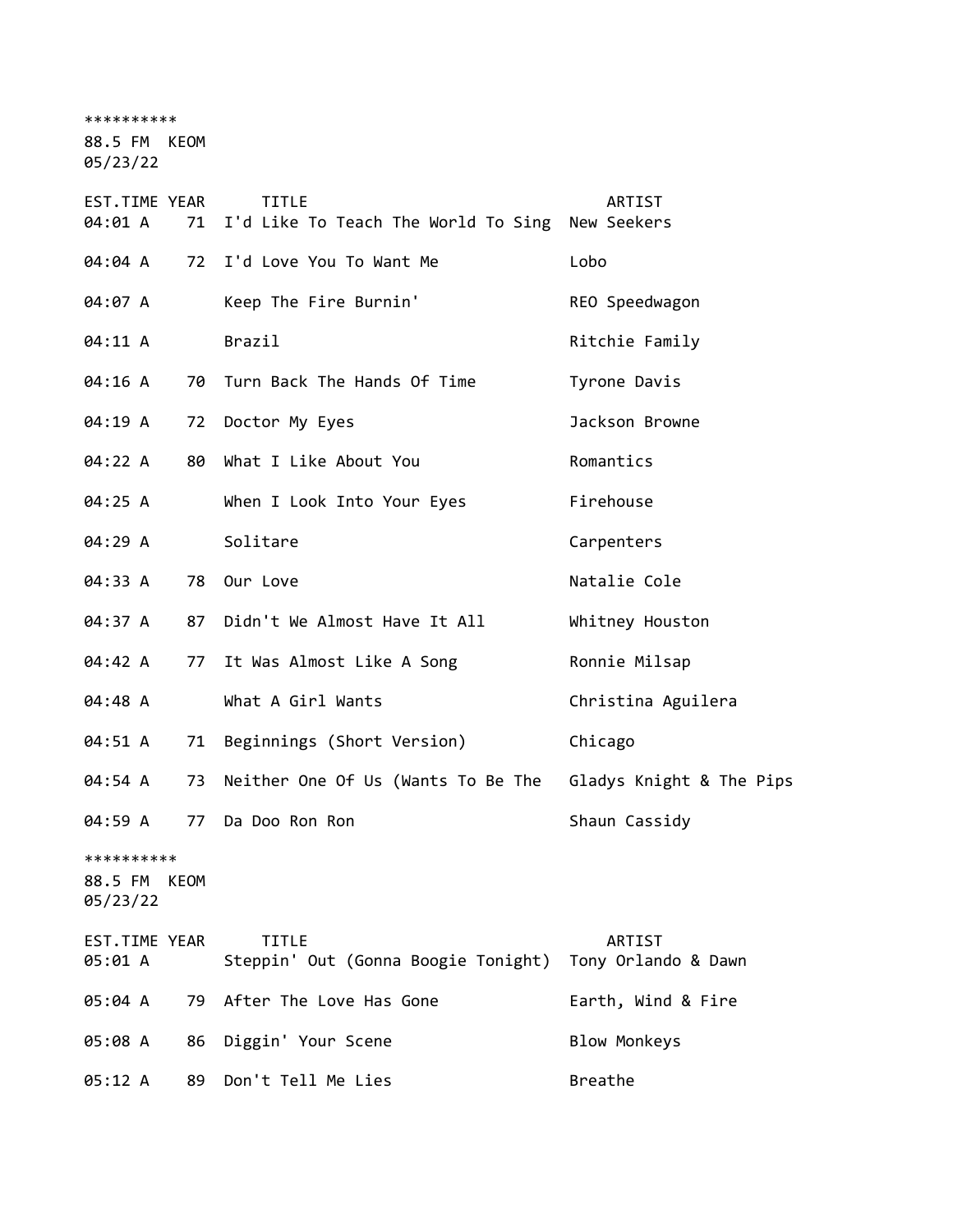| 05:17 A                  |    | (Can't Live Without Your) Love And                | Nelson                     |
|--------------------------|----|---------------------------------------------------|----------------------------|
| 05:21 A                  |    | 77 My Heart Belongs To Me                         | Barbra Streisand           |
| 05:24 A                  |    | 81 Fire And Ice                                   | Pat Benatar                |
| 05:27 A                  | 79 | Shake Your Body Down (To The Ground Jackson 5     |                            |
| 05:31 A                  |    | 76 Get Up And Boogie                              | Silver Convention          |
| 05:35 A                  |    | Rhythm Is A Dancer                                | Snap!                      |
| 05:38 A                  | 88 | Together Forever                                  | Rick Astley                |
| 05:41 A                  | 75 | Country Boy (You Got Your Feet In L Glen Campbell |                            |
| 05:45 A                  | 91 | Right Here, Right Now                             | Jesus Jones                |
| 05:47 A                  | 71 | That's The Way I've Always Heard It Carly Simon   |                            |
| 05:52 A                  | 72 | The Lion Sleeps Tonight                           | Robert John                |
| 05:54 A                  |    | 71 One Fine Morning                               | Lighthouse                 |
| 05:59 A                  |    | 74 Best Of My Love                                | Eagles                     |
| **********               |    |                                                   |                            |
| 88.5 FM KEOM<br>05/23/22 |    |                                                   |                            |
| EST.TIME YEAR<br>06:03 A |    | <b>TITLE</b><br>Tubular Bells                     | ARTIST<br>Michael Oldfield |
| 06:07 A                  | 73 | Loves Me Like A Rock                              | Paul Simon                 |
| 06:10 A                  | 80 | Drivin' My Life Away                              | Eddie Rabbitt              |
| 06:13 A                  | 74 | Come Monday                                       | Jimmy Buffett              |
| 06:19 A                  | 79 | Longer                                            | Dan Fogelberg              |
| 06:22 A                  | 71 | An Old Fashioned Love Song                        | Three Dog Night            |
| 06:26 A                  | 86 | Brand New Lover                                   | Dead Or Alive              |
| 06:31 A                  | 72 | Betcha By Golly, Wow                              | Stylistics                 |
| 06:34 A                  | 78 | On Broadway                                       | George Benson              |
| 06:40 A                  | 80 | The Wanderer                                      | Donna Summer               |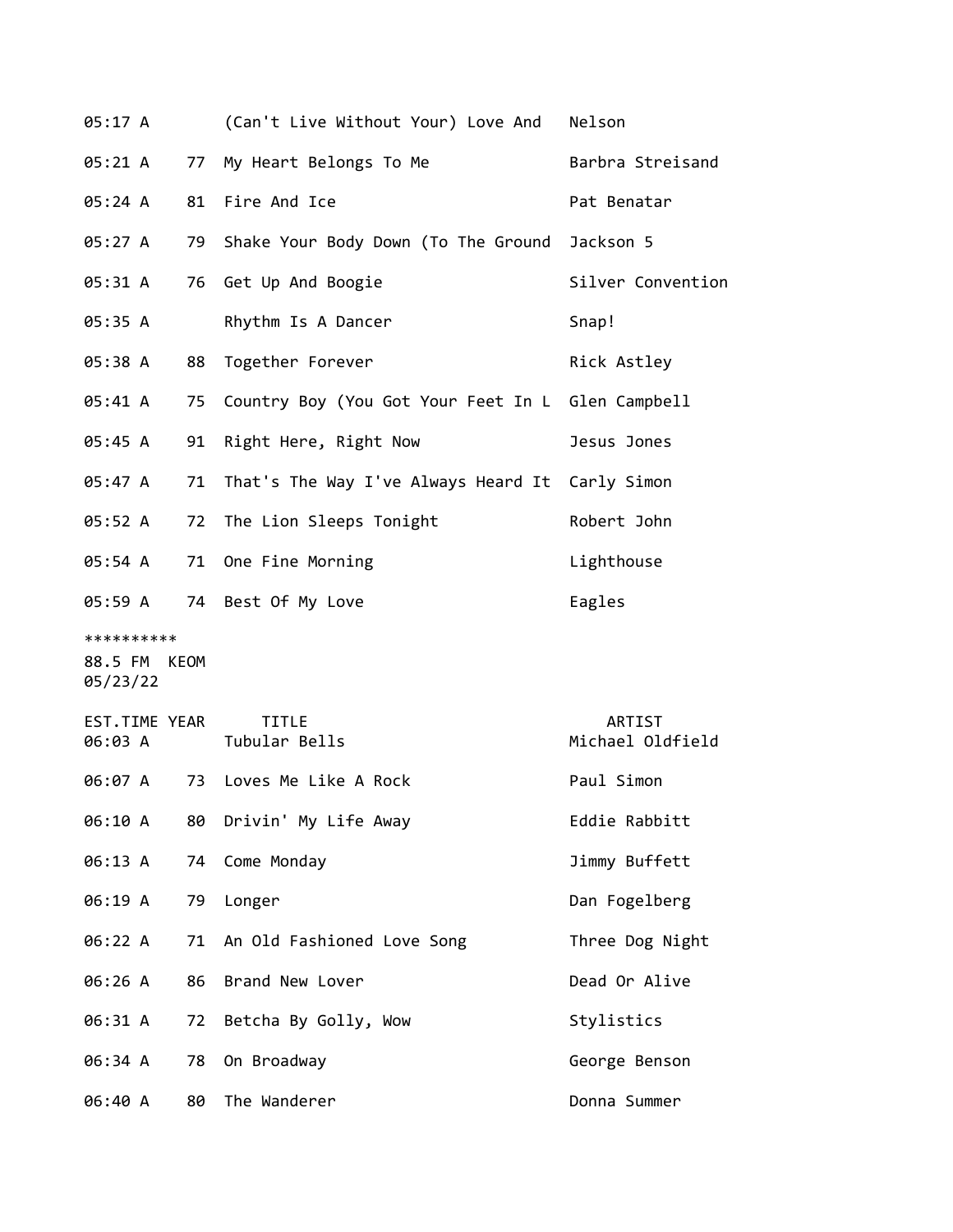| 06:47 A                                |      | Truly Madly Deeply                            | Savage Garden                      |
|----------------------------------------|------|-----------------------------------------------|------------------------------------|
| 06:51 A                                |      | 79 The Second Time Around                     | Shalamar                           |
| 06:55 A                                |      | 80 Funkytown                                  | Lipps, Inc.                        |
| **********<br>88.5 FM KEOM<br>05/23/22 |      |                                               |                                    |
| EST.TIME YEAR<br>07:01 A               |      | <b>TITLE</b><br>76 Don't Go Breaking My Heart | ARTIST<br>Elton John & Kiki Dee    |
| 07:05 A                                |      | 72 Where Is The Love                          | Roberta Flack & Donny Hathaway     |
| 07:09 A                                |      | When I Wanted You                             | Barry Manilow                      |
| 07:12 A                                |      | 71 Ain't No Sunshine                          | Bill Withers                       |
| 07:19A                                 | 75   | Jive Talkin'                                  | Bee Gees                           |
| 07:22 A                                |      | 99 That's The Way It Is                       | Celine Dion                        |
| 07:27 A                                |      | Tight Rope                                    | Leon Russell                       |
| 07:30 A                                |      | 84 Sunglasses At Night                        | Corey Hart                         |
| 07:33 A                                | 73   | We're An American Band                        | Grand Funk Railroad                |
| 07:37 A                                | 81   | Being With You                                | Smokey Robinson                    |
| 07:43 A                                |      | 73 Top Of The World                           | Carpenters                         |
| 07:46 A                                | 98   | My Heart Will Go On                           | Celine Dion                        |
| 07:51 A<br>Machine                     | 87   | Rhythm Is Gonna Get You                       | Gloria Estefan & Miami Sound       |
| 07:58 A                                |      | Rock Me Amadeus                               | Falco                              |
| **********<br>88.5 FM<br>05/23/22      | KEOM |                                               |                                    |
| EST.TIME YEAR<br>08:02 A               |      | <b>TITLE</b><br>70 If I Were Your Woman       | ARTIST<br>Gladys Knight & The Pips |
| 08:06 A                                |      | 73 Time In A Bottle                           | Jim Croce                          |
| 08:08 A                                | 85   | The Sun Always Shines On TV                   | a-ha                               |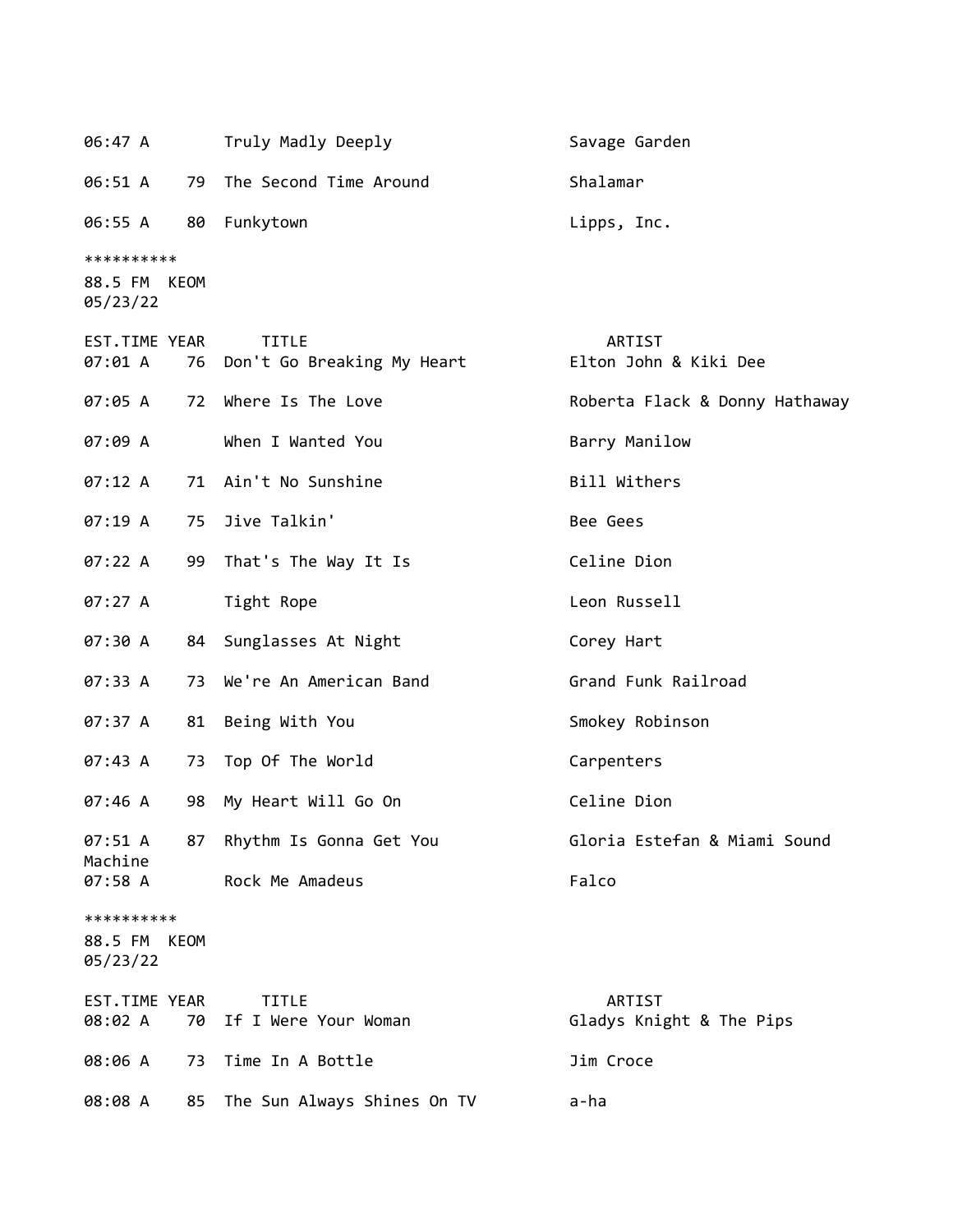08:15 A You Keep Me Hangin' On Kim Wilde 08:19 A 90 Everybody, Everybody Black Box 08:24 A 75 Fame David Bowie 08:31 A 78 You're The One That I Want John Travolta & Olivia Newton-John 08:34 A 73 Ain't No Woman (Like The One I've G Four Tops 08:37 A 89 Right Here Waiting The Richard Marx 08:42 A Where Were You When I Was Falling I Lobo 08:48 A Wild Night John Mellencamp & Me'Shell Ndegeocello 08:51 A 78 September **Earth, Wind & Fire** \*\*\*\*\*\*\*\*\*\* 88.5 FM KEOM 05/23/22 EST.TIME YEAR TITLE ARTIST 09:00 A 75 I'm Sorry John Denver 09:03 A Tryin' To Love Two William Bell 09:06 A 79 Sail On Commodores 09:10 A 79 We Don't Talk Anymore Cliff Richard 09:16 A 76 New Kid In Town Eagles 09:20 A 79 Promises Eric Clapton 09:24 A Let Me Be Your Angel Stacy Lattisaw 09:30 A 77 Emotion Samantha Sang 09:34 A 76 Hot Line Sylvers 09:37 A 89 If I Could Turn Back Time Cher 09:41 A Stir It Up 30hnny Nash 09:46 A She's All I Ever Had Ricky Martin 09:50 A 70 Mr. Bojangles **Nitty Gritty Dirt Band**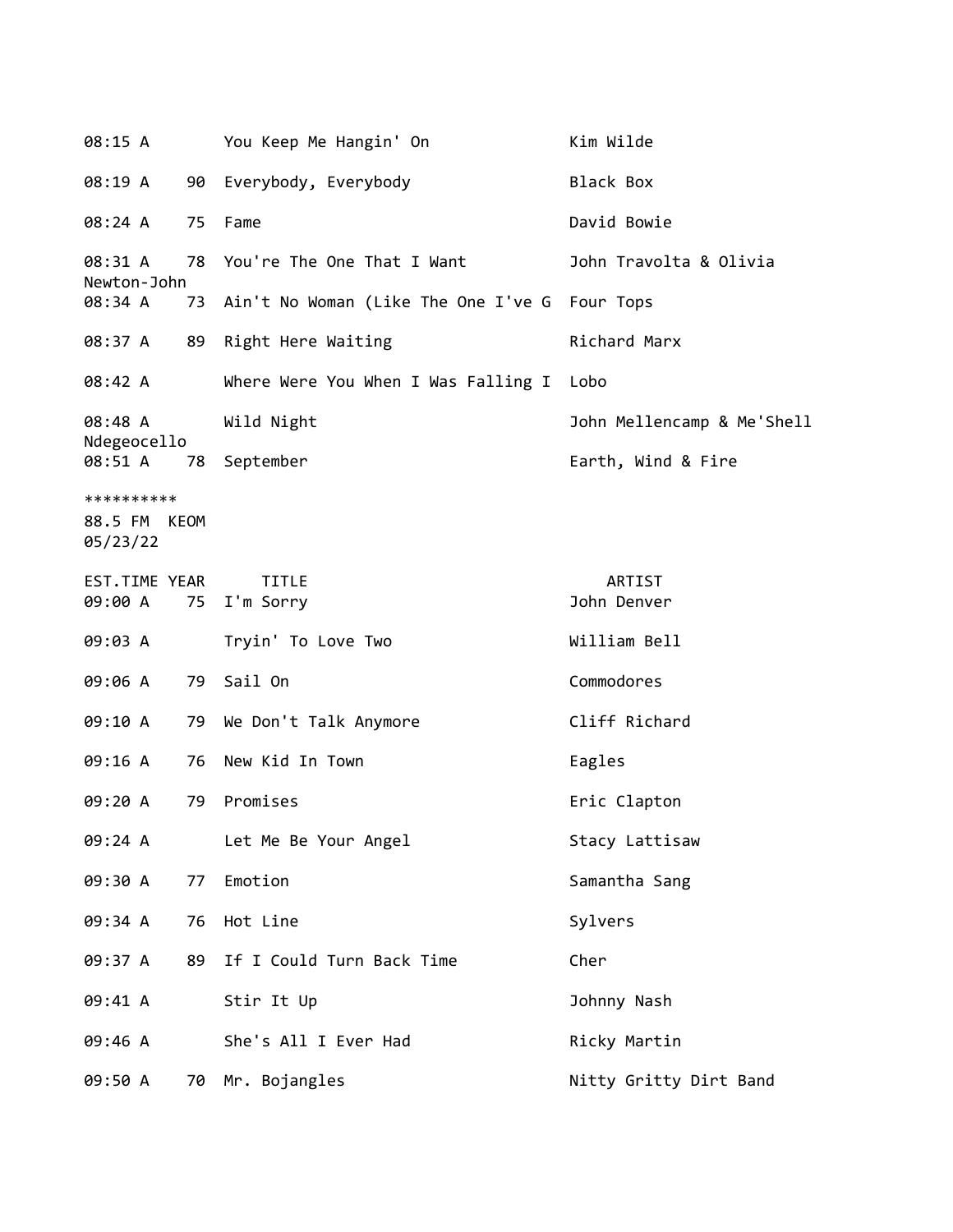| 09:54 A                                |    | 77 You Make Me Feel Like Dancing Leo Sayer           |                                          |
|----------------------------------------|----|------------------------------------------------------|------------------------------------------|
|                                        |    | 09:58 A 73 Keep On Truckin'                          | Eddie Kendricks                          |
| **********<br>88.5 FM KEOM<br>05/23/22 |    |                                                      |                                          |
| EST.TIME YEAR<br>10:01 A               |    | <b>TITLE</b><br>77 You Make Lovin' Fun               | ARTIST<br>Fleetwood Mac                  |
| 10:05 A                                |    | 74 Don't Let The Sun Go Down On Me                   | Elton John                               |
| 10:10 A                                | 87 | Walking Down Your Street                             | Bangles                                  |
| 10:15 A                                |    | Genie In A Bottle                                    | Christina Aguilera                       |
| 10:19A                                 | 78 | I Just Wanna Stop                                    | Gino Vannelli                            |
| 10:22 A                                |    | Nobody Said It Was Easy                              | Le Roux                                  |
| 10:26A                                 | 74 | Beach Baby                                           | First Class                              |
| 10:30 A                                |    | 75 At Seventeen                                      | Janis Ian                                |
| 10:34 A                                |    | 91 Don't Want To Be A Fool                           | Luther Vandross                          |
| 10:39 A                                | 82 | Hard To Say I'm Sorry                                | Chicago                                  |
| 10:45 A                                | 90 | High Enough                                          | D. Yankees                               |
| 10:49A                                 | 70 | Tighter, Tighter                                     | Alive & Kicking                          |
| 10:52 A                                |    | 74 You Make Me Feel Brand New                        | Stylistics                               |
| 10:56 A                                |    | 73 We May Never Pass This Way (Again) Seals & Crofts |                                          |
| **********<br>88.5 FM KEOM<br>05/23/22 |    |                                                      |                                          |
| EST.TIME YEAR<br>11:01 A               | 70 | <b>TITLE</b><br>The Tears Of A Clown                 | ARTIST<br>Smokey Robinson & The Miracles |
| $11:04$ A                              | 78 | I Love The Nightlife (Disco 'Round)                  | Alicia Bridges                           |
| 11:07 A                                | 71 | Family Affair                                        | Sly & The Family Stone                   |
| 11:10 A                                |    | I'll Be Good To You                                  | Quincy Jones                             |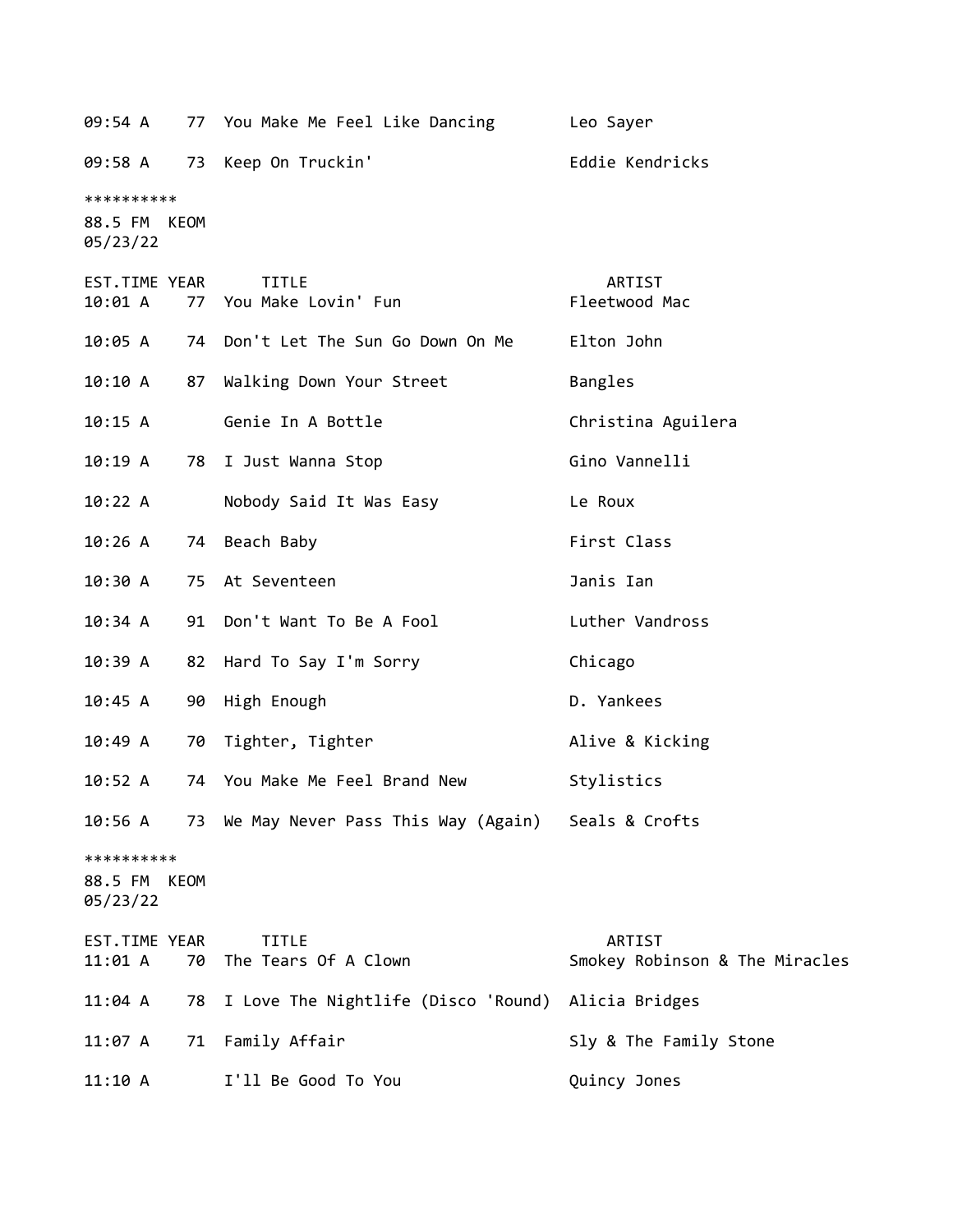| 11:17A                            |      | 93 Dreamlover                          | Mariah Carey           |
|-----------------------------------|------|----------------------------------------|------------------------|
| $11:21 \; \text{A}$               |      | 77 The Things We Do For Love           | <b>10CC</b>            |
| 11:24 A                           |      | Strange But True                       | Times Two              |
| 11:29A                            |      | 77 How Deep Is Your Love?              | Bee Gees               |
| 11:33 A                           |      | Tom's Diner                            | Suzanne Vega           |
| 11:37 A                           |      | 89 Another Day In Paradise             | Phil Collins           |
| 11:41 A                           |      | 79 Minute By Minute                    | Doobie Brothers        |
| 11:47 A                           |      | Total Eclipse Of The Heart             | Nicki French           |
| 11:50 A                           |      | 75 Once You Get Started                | Rufus                  |
| 11:55 A                           |      | 70 Give Me Just A Little More Time     | Chairmen Of The Board  |
| $11:58$ A                         |      | 74 I Honestly Love You                 | Olivia Newton-John     |
| **********<br>88.5 FM<br>05/23/22 | KEOM |                                        |                        |
|                                   |      |                                        |                        |
| EST.TIME YEAR<br>12:02 P          |      | <b>TITLE</b><br>72 Clean Up Woman      | ARTIST<br>Betty Wright |
| $12:05$ P                         |      | 74 Sunshine On My Shoulders            | John Denver            |
| 12:10 P                           |      | 81 A Woman Needs Love (Just Like You D | Ray Parker Jr.         |
| $12:16$ P                         | 75   | Fire                                   | Ohio Players           |
| 12:20 P                           |      | Another Saturday Night                 | Cat Stevens            |
| 12:22 P                           |      | Think I'm In Love                      | Eddie Money            |
| $12:25$ P                         |      | 94 You Gotta Be                        | Des'ree                |
| 12:30 P                           | 72   | Lean On Me                             | Bill Withers           |
| 12:34 P                           | 76   | Tryin' To Get The Feeling Again        | Barry Manilow          |
| 12:38 P                           | 86   | When I Think Of You                    | Janet Jackson          |
| 12:42 P                           | 75   | Paloma Blanca                          | George Baker Selection |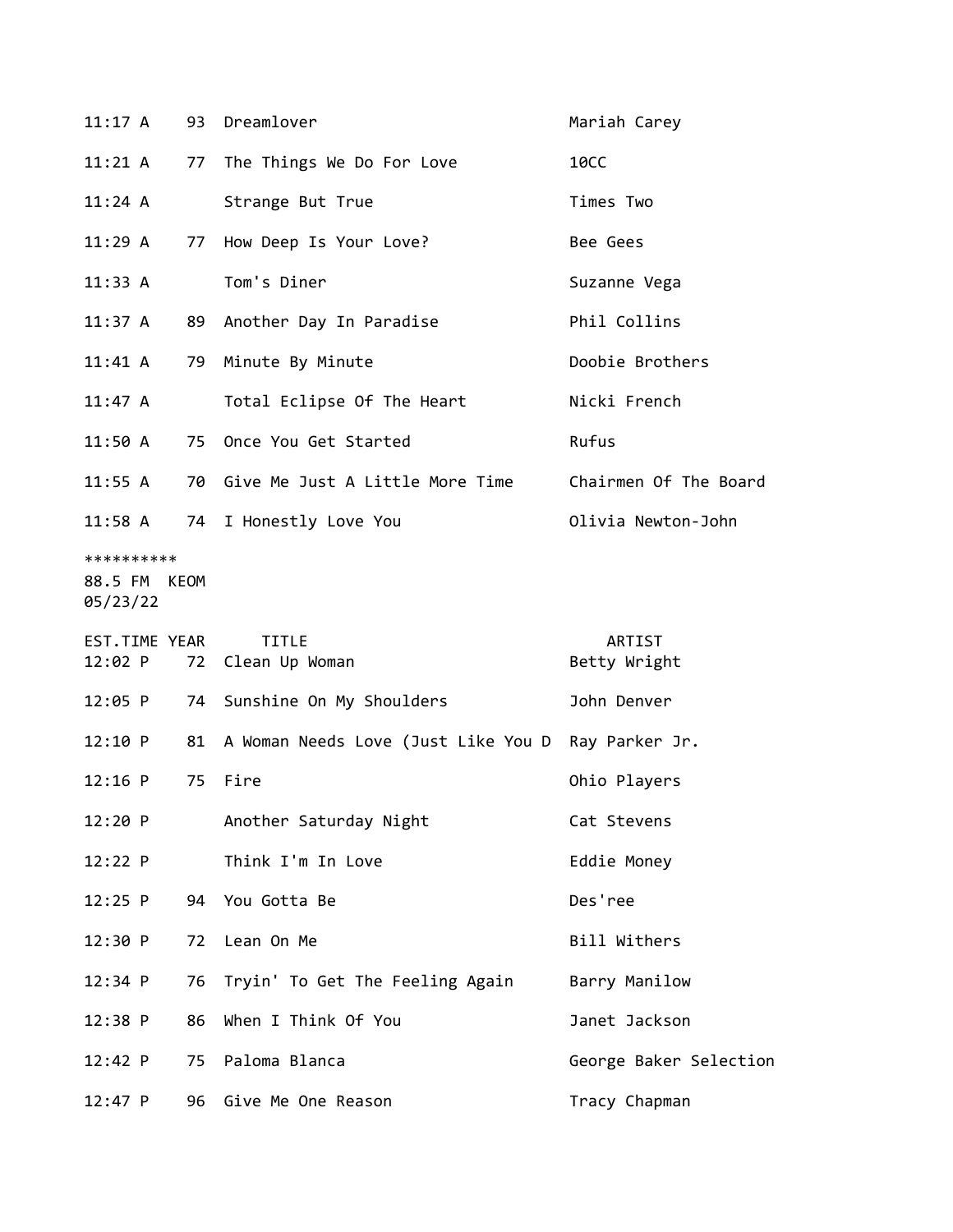12:51 P 73 That Lady-Part 1 1 1sley Brothers 12:54 P 78 Fire **Pointer Sisters** 12:58 P 76 Don't Leave Me This Way Thelma Houston \*\*\*\*\*\*\*\*\*\* 88.5 FM KEOM 05/23/22 EST.TIME YEAR TITLE ARTIST 01:02 P 87 Mandolin Rain Bruce Hornsby & The Range 01:07 P 71 Just My Imagination (Running Away W Temptations 01:10 P 94 The Way She Loves Me Bell Richard Marx 01:17 P You Got It (The Right Stuff) New Kids On The Block 01:21 P 76 Sorry Seems To Be The Hardest Word Elton John 01:24 P 73 Sing Carpenters 01:29 P 81 Queen Of Hearts Juice Newton 01:32 P 79 Daydream Believer **Anne Murray** 01:34 P Don't Speak No Doubt 01:38 P 76 Hello Old Friend Eric Clapton 01:44 P 71 Maggie May Contract Rod Stewart 01:49 P Mixed Emotions **Probabilished Emotions** Rolling Stones 01:52 P 77 Baby What A Big Surprise Chicago 01:55 P 71 It Don't Come Easy Ringo Starr \*\*\*\*\*\*\*\*\*\* 88.5 FM KEOM 05/23/22 EST.TIME YEAR TITLE ARTIST 02:00 P 73 The Most Beautiful Girl Charlie Rich 02:02 P 73 Call Me (Come Back Home) Al Green 02:05 P 77 Dreams Fleetwood Mac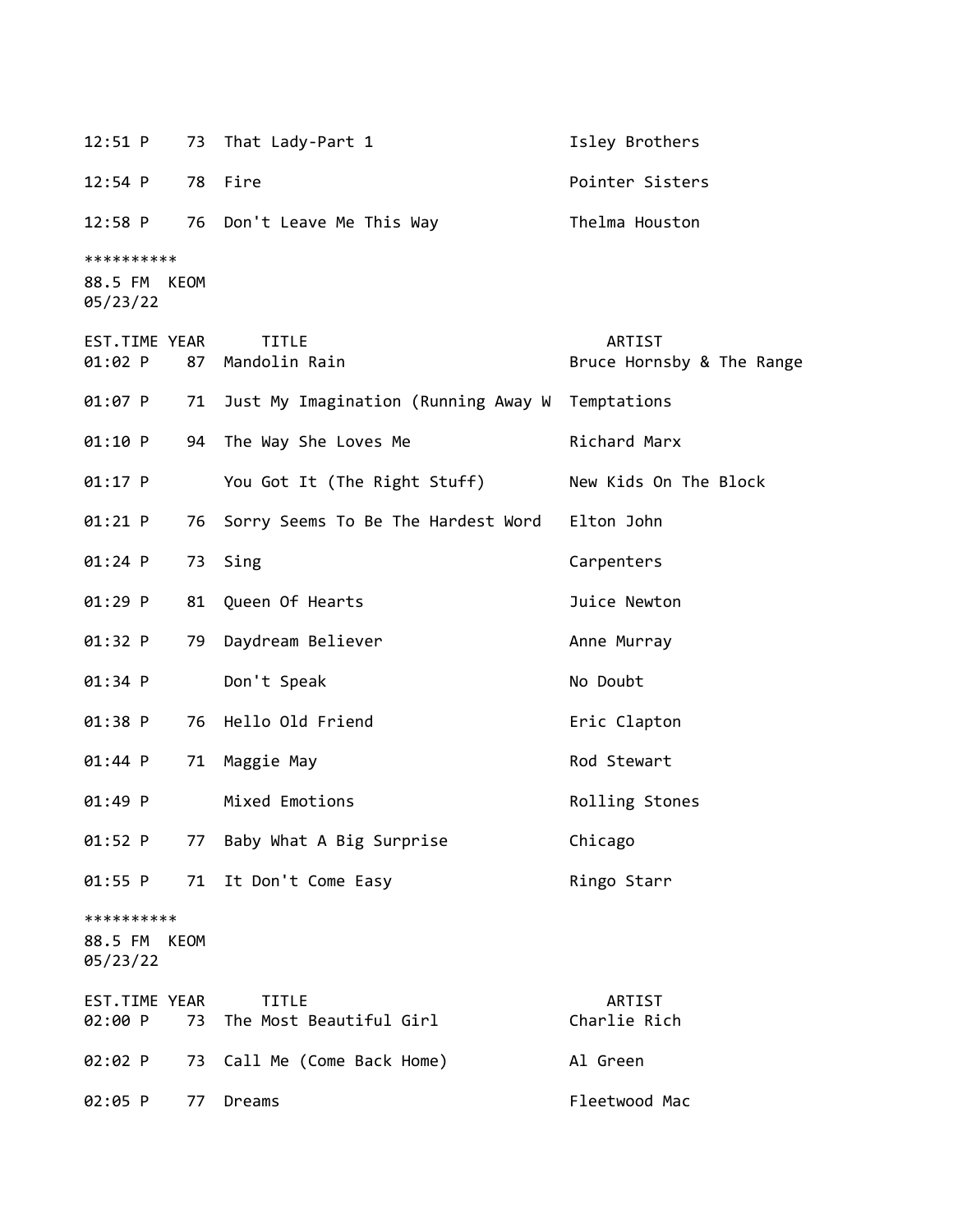| 02:09 P                                | 85 | Living In America                                  | James Brown                   |
|----------------------------------------|----|----------------------------------------------------|-------------------------------|
| $02:15$ P                              | 70 | Fire And Rain                                      | James Taylor                  |
| 02:19 P                                | 77 | Cold As Ice                                        | Foreigner                     |
| 02:22 P                                | 81 | The Break Up Song (They Don't Write Greg Kihn Band |                               |
| 02:24 P                                | 94 | Baby I Love Your Way                               | Big Mountain                  |
| 02:30 P                                |    | 75 Fly, Robin Fly                                  | Silver Convention             |
| 02:33 P                                | 79 | Take The Long Way Home                             | Supertramp                    |
| 02:37 P                                | 89 | On Our Own                                         | Bobby Brown                   |
| 02:42 P                                | 78 | Movin' Out (Anthony's Song)                        | Billy Joel                    |
| 02:47 P                                |    | I Will Be Here For You                             | Michael W. Smith              |
| 02:50 P                                | 77 | Swayin' To The Music (Slow Dancin')                | Johnny Rivers                 |
| $02:54$ P                              | 79 | Too Much Heaven                                    | Bee Gees                      |
| **********<br>88.5 FM KEOM<br>05/23/22 |    |                                                    |                               |
| EST.TIME YEAR<br>03:00 P               | 77 | <b>TITLE</b><br>Sir Duke                           | ARTIST<br>Stevie Wonder       |
| 03:04 P                                | 70 | Get Ready                                          | Rare Earth                    |
| 03:07 P                                | 78 | A Little More Love                                 | Olivia Newton-John            |
| 03:10 P                                | 83 | How Am I Supposed To Live Without Y Laura Branigan |                               |
| 03:17 P                                | 94 | I'll Remember                                      | Madonna                       |
| 03:21 P                                | 82 | You Dropped A Bomb On Me                           | Gap Band                      |
| 03:25 P                                | 72 | Ventura Highway                                    | America                       |
| 03:30 P                                | 75 | Calypso                                            | John Denver                   |
| 03:34 P                                | 82 | Shame On The Moon                                  | Bob Seger & The Silver Bullet |
| <b>Band</b><br>03:39 P                 | 75 | Deep Purple                                        | Donny & Marie Osmond          |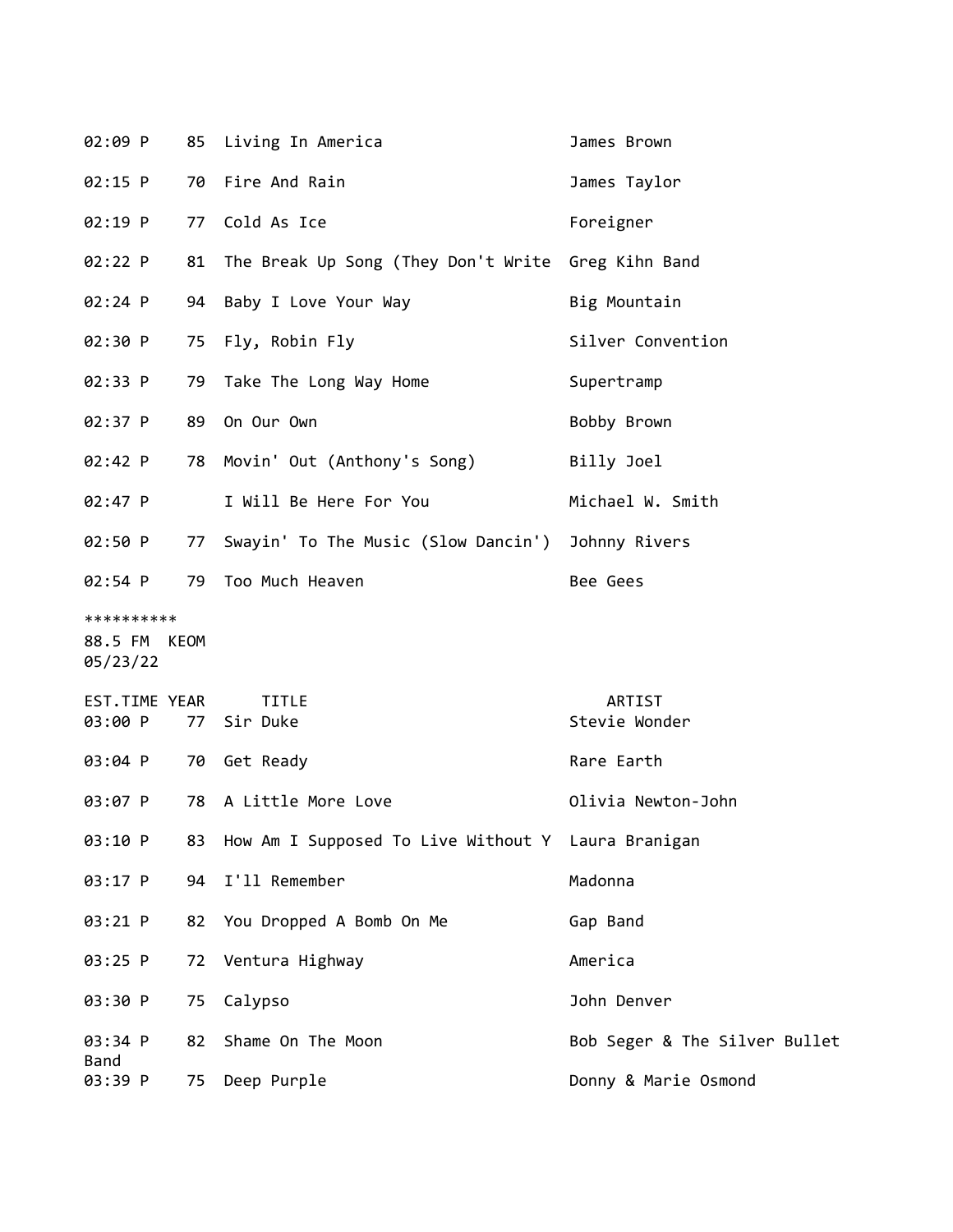| 03:44 P                                |    | You're Still The One                                                 | Shania Twain                     |
|----------------------------------------|----|----------------------------------------------------------------------|----------------------------------|
| 03:47 P                                |    | 74 One Man Woman-One Woman Man                                       | Paul Anka [+] Odia Coates        |
| 03:50 P                                |    | 82 '65 Love Affair                                                   | Paul Davis                       |
| 03:59 P                                | 81 | Jessie's Girl                                                        | Rick Springfield                 |
| **********<br>88.5 FM KEOM<br>05/23/22 |    |                                                                      |                                  |
| EST.TIME YEAR<br>04:02 P               | 72 | <b>TITLE</b><br>Mother And Child Reunion                             | ARTIST<br>Paul Simon             |
| 04:05 P                                |    | 74 Mandy                                                             | Barry Manilow                    |
| 04:08 P                                | 87 | Back In The High Life Again                                          | Steve Winwood                    |
| 04:12 P                                |    | Burning Down The House                                               | Talking Heads                    |
| 04:17 P                                | 84 | Jump                                                                 | Pointer Sisters                  |
| 04:21 P                                | 90 | Something Happened On The Way To He Phil Collins                     |                                  |
| 04:26 P                                | 76 | There's A Kind Of Hush                                               | Carpenters                       |
| 04:31 P                                |    | 78 Grease                                                            | Frankie Valli                    |
| 04:35 P                                |    | 74 Never Can Say Goodbye                                             | Gloria Gaynor                    |
| 04:38 P                                | 87 | Alone                                                                | Heart                            |
| 04:42 P                                | 71 | Without You                                                          | Nilsson                          |
| 04:47 P                                |    | I'll Be Your Everything                                              | Tommy Page                       |
| 04:51 P                                |    | Spanish Harlem                                                       | Aretha Franklin                  |
| **********<br>88.5 FM KEOM<br>05/23/22 |    |                                                                      |                                  |
| EST.TIME YEAR<br>05:00 P               | 81 | <b>TITLE</b><br>Just Between You And Me                              | ARTIST<br>April Wine             |
| 05:04 P                                |    | 78 We'll Never Have To Say Goodbye Aga England Dan & John Ford Coley |                                  |
| 05:07 P                                | 72 | Too Late To Turn Back Now                                            | Cornelius Brothers & Sister Rose |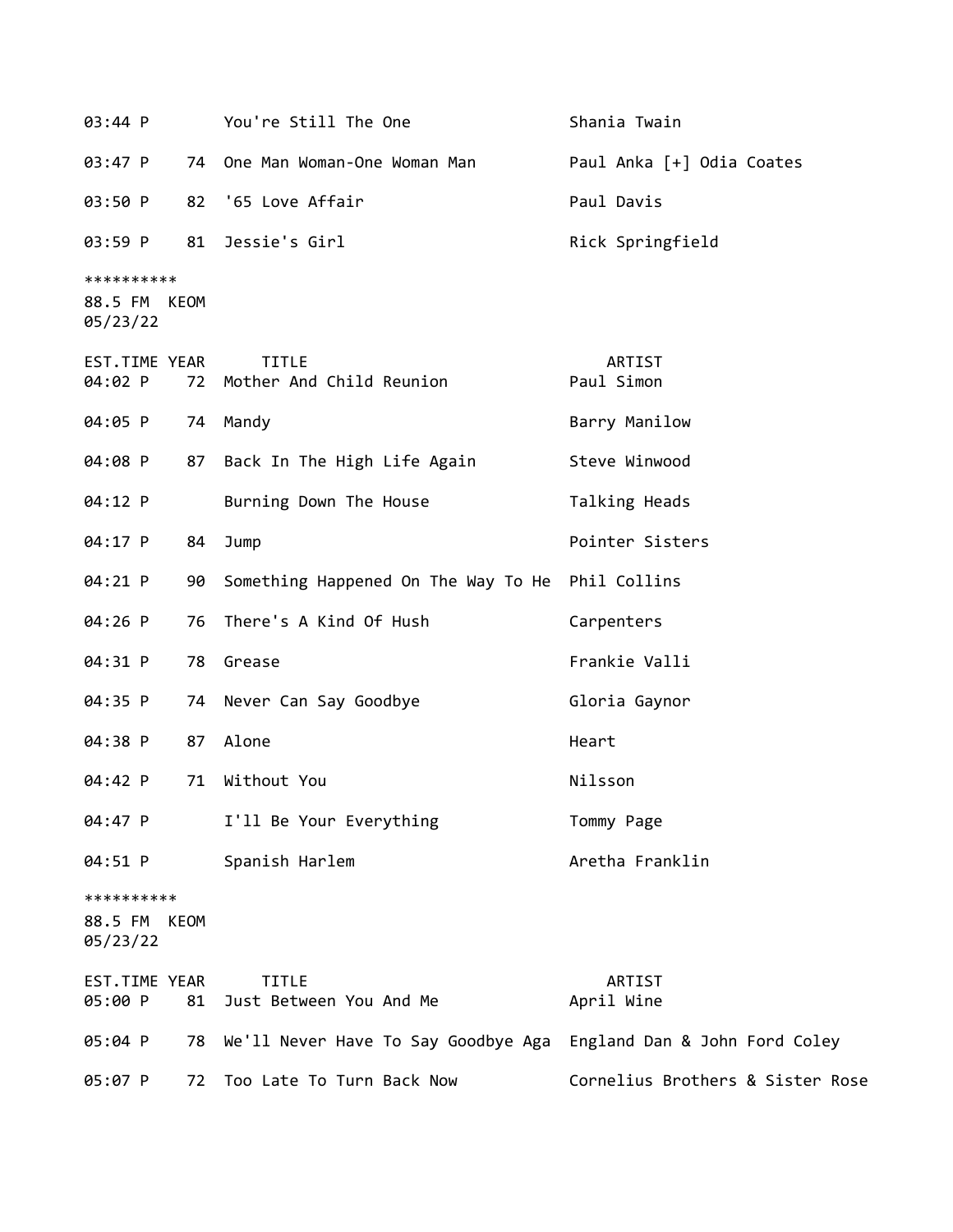| 05:10 P                                | 84 | Some Guys Have All The Luck          | Rod Stewart              |
|----------------------------------------|----|--------------------------------------|--------------------------|
| 05:17 P                                | 83 | I've Got A Rock 'N' Roll Heart       | Eric Clapton             |
| 05:20 P                                | 79 | Sara                                 | Fleetwood Mac            |
| 05:26 P                                | 94 | Don't Turn Around                    | Ace Of Base              |
| 05:31 P                                | 73 | Rockin' Roll Baby                    | Stylistics               |
| 05:34 P                                | 75 | Roll On Down The Highway             | Bachman-Turner Overdrive |
| 05:39 P                                | 75 | Breaking Up Is Hard To Do            | Neil Sedaka              |
| 05:41 P                                | 80 | Biggest Part Of Me                   | Ambrosia                 |
| 05:48 P                                |    | Kind & Generous                      | Natalie Merchant         |
| 05:52 P                                |    | 73 Love Train                        | 0'Jays                   |
| **********<br>88.5 FM KEOM<br>05/23/22 |    |                                      |                          |
| EST.TIME YEAR<br>06:00 P               |    | <b>TITLE</b><br>84 A Matter Of Trust | ARTIST                   |
|                                        |    |                                      | Billy Joel               |
| 06:04 P                                |    | 72 Superstition                      | Stevie Wonder            |
| 06:09 P                                | 96 | Insensitive                          | Jann Arden               |
| 06:16 P                                | 70 | Domino                               | Van Morrison             |
| 06:19 P                                | 78 | Miss You                             | Rolling Stones           |
| 06:25 P                                |    | Deep Inside My Heart                 | Randy Meisner            |
| 06:30 P                                | 82 | Do You Really Want To Hurt Me        | Culture Club             |
| 06:33 P                                | 73 | Rockin' Pneumonia And The Boogie Wo  | Johnny Rivers            |
| 06:37 P                                |    | To Be With You                       | Mr. Big                  |
| 06:40 P                                | 79 | Head Games                           | Foreigner                |
| 06:46 P                                | 80 | Shining Star                         | Manhattans               |
| 06:50 P                                | 93 | What's Up                            | 4 Non-Blondes            |
| **********                             |    |                                      |                          |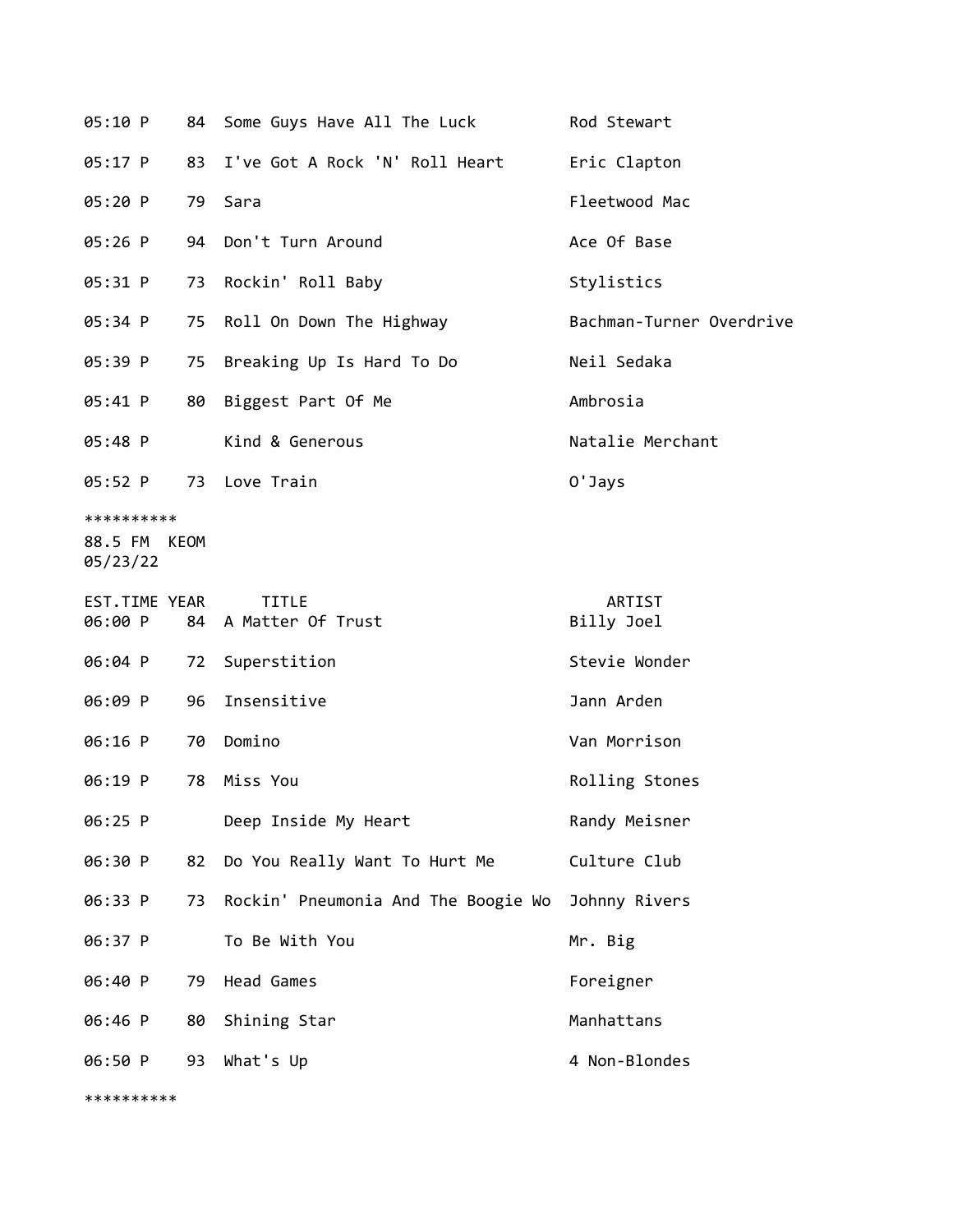88.5 FM KEOM 05/23/22

| EST.TIME YEAR<br>07:00 P               | 73 | <b>TITLE</b><br>Midnight Train To Georgia | ARTIST<br>Gladys Knight & The Pips |
|----------------------------------------|----|-------------------------------------------|------------------------------------|
| $07:04$ P                              |    | 92 Everything Changes                     | Kathy Troccoli                     |
| 07:08 P                                |    | 74 Annie's Song                           | John Denver                        |
| 07:11 P                                | 87 | I Found Someone                           | Cher                               |
| $07:16$ P                              |    | Who's Johnny                              | El DeBarge                         |
| 07:20 P                                |    | 74 Tin Man                                | America                            |
| $07:24$ P                              |    | 72 Crocodile Rock                         | Elton John                         |
| 07:27 P                                |    | 82 Spage Age Love Song                    | A Flock Of Seagulls                |
| 07:31 P                                |    | 85 Can't Fight This Feeling               | REO Speedwagon                     |
| 07:36 P                                | 77 | Hey Deanie                                | Shaun Cassidy                      |
| 07:40 P                                |    | 93 Can't Help Falling In Love             | <b>UB40</b>                        |
| 07:44 P                                | 75 | My Eyes Adored You                        | Frankie Valli                      |
| 07:47 P                                |    | 88 One Moment In Time                     | Whitney Houston                    |
| 07:52 P                                |    | 79 Don't Do Me Like That                  | Tom Petty & The Heartbreakers      |
| 07:55 P                                |    | 77 Lady Love                              | Lou Rawls                          |
| **********<br>88.5 FM KEOM<br>05/23/22 |    |                                           |                                    |
| <b>EST.TIME YEAR</b><br>08:00 P        | 76 | <b>TITLE</b><br>Play That Funky Music     | ARTIST<br>Wild Cherry              |
| 08:03 P                                | 71 | Don't Pull Your Love                      | Hamilton, Joe Frank & Reynolds     |
| 08:05 P                                | 79 | Dim All The Lights                        | Donna Summer                       |
| 08:09 P                                | 80 | I'm Coming Out                            | Diana Ross                         |
| 08:15 P                                | 72 | Heart Of Gold                             | Neil Young                         |
| 08:18 P                                | 76 | Take It To The Limit                      | Eagles                             |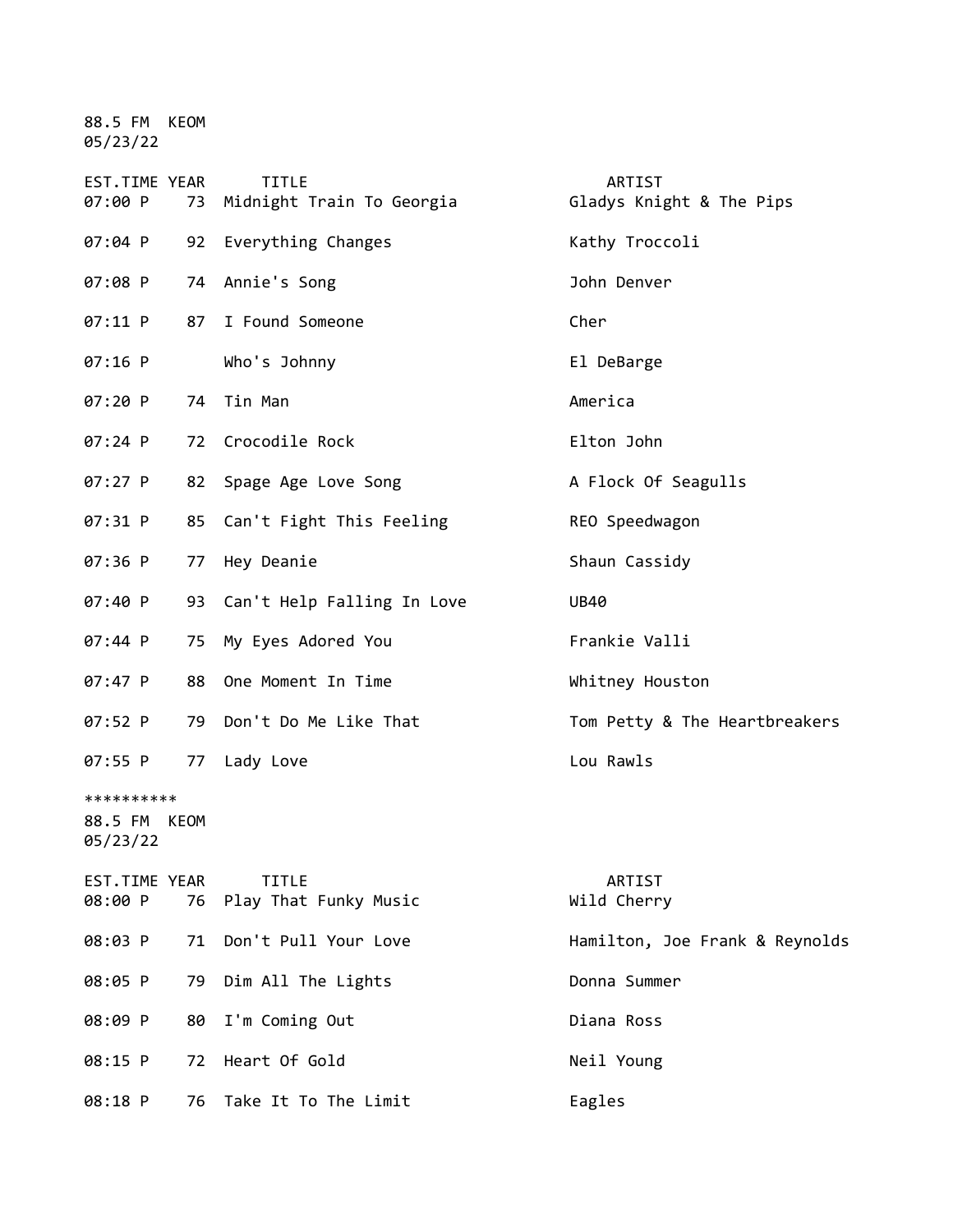| 08:22 P                  |    | 80 I'm Alive                     | Electric Light Orchestra |  |  |
|--------------------------|----|----------------------------------|--------------------------|--|--|
| 08:26 P                  |    | 95 Only Wanna Be With You        | Hootie & The Blowfish    |  |  |
| 08:29 P                  | 77 | Baby Come Back                   | Player                   |  |  |
| 08:33 P                  |    | 76 More, More, More              | Andrea True Connection   |  |  |
| 08:36 P                  |    | 84 What's Love Got To Do With It | Tina Turner              |  |  |
| 08:39 P                  |    | 74 You're Sixteen                | Ringo Starr              |  |  |
| 08:44 P                  |    | 99 Breathe                       | Faith Hill               |  |  |
| 08:48 P                  |    | 76 You Are The Woman             | Firefall                 |  |  |
| 08:50 P                  |    | 76 Lonely Night (Angel Face)     | Captain & Tennille       |  |  |
| 08:53 P                  |    | 73 Feelin' Stronger Every Day    | Chicago                  |  |  |
| 08:58 P                  |    | 78 Can't Smile Without You       | Barry Manilow            |  |  |
| **********               |    |                                  |                          |  |  |
| 88.5 FM KEOM<br>05/23/22 |    |                                  |                          |  |  |
| EST.TIME YEAR            |    | <b>TITLE</b>                     | <b>ARTIST</b>            |  |  |
|                          |    | 09:01 P 75 Walk Away From Love   | David Ruffin             |  |  |

|           | 09:04 P 74 When Will I See You Again | Three Degrees    |
|-----------|--------------------------------------|------------------|
|           | 09:07 P 82 '65 Love Affair           | Paul Davis       |
| 09:11 P   | 76 I Only Want To Be With You        | Bay City Rollers |
| 09:16 P   | 76 Fooled Around And Fell In Love    | Elvin Bishop     |
| $09:19$ P | 76 Happy Days                        | Pratt & McClain  |
| $09:21$ P | Living In A Box                      | Living In A Box  |
| $09:24$ P | Do You Know (What It Takes)          | Robyn            |
| 09:30 P   | 71 How Can You Mend A Broken Heart   | Bee Gees         |
| 09:34 P   | 74 Lady                              | Styx             |
| $09:37$ P | 85 Sussudio                          | Phil Collins     |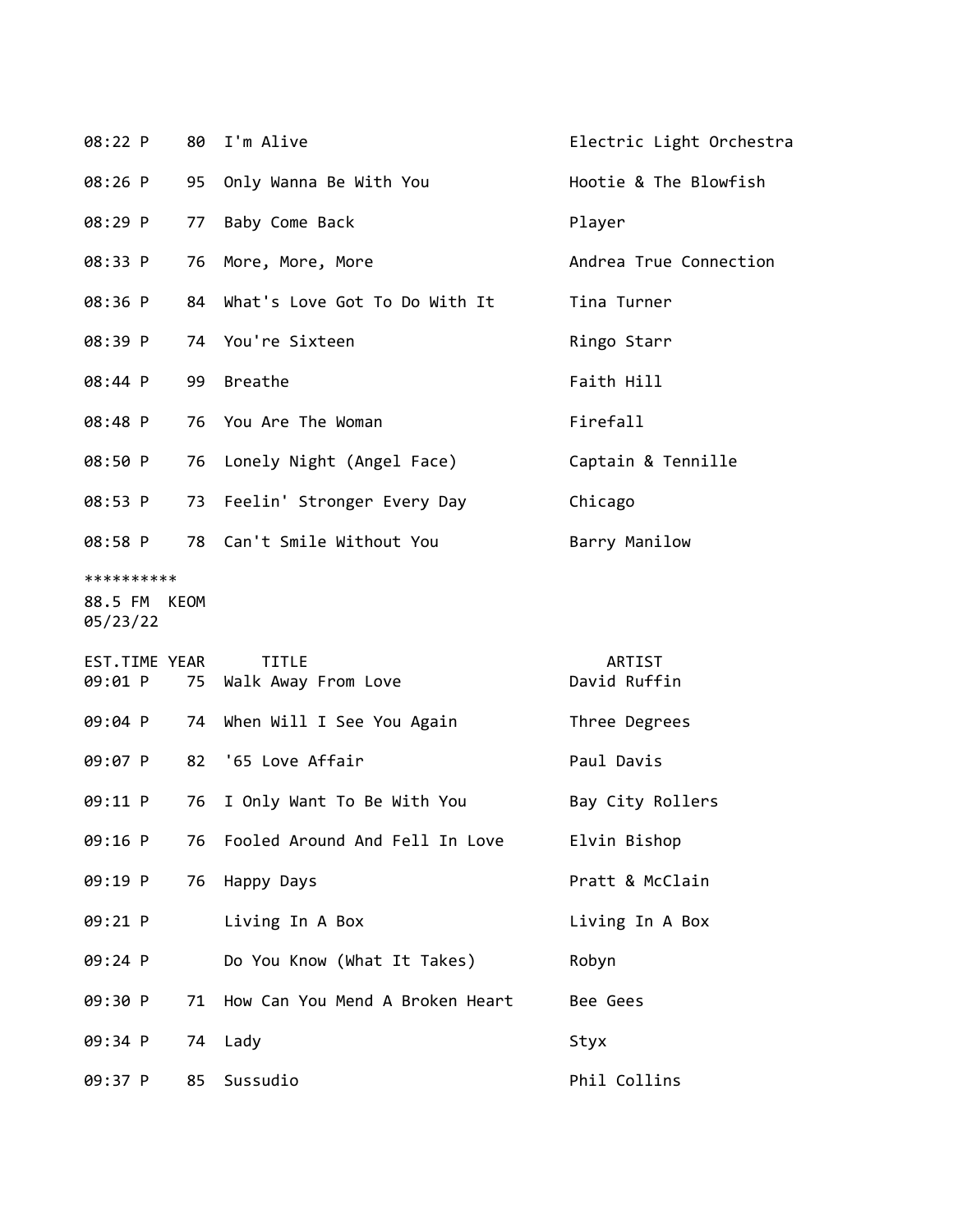| 09:41 P                                |    | 76 Isn't She Lovely                         | Stevie Wonder            |  |  |
|----------------------------------------|----|---------------------------------------------|--------------------------|--|--|
| 09:46 P                                |    | Stay (I Missed You)                         | Lisa Loeb & Nine Stories |  |  |
| 09:49 P                                | 70 | Rainy Night In Georgia                      | Brook Benton             |  |  |
| 09:53 P                                | 75 | Have You Never Been Mellow                  | Olivia Newton-John       |  |  |
| 09:56 P                                |    | 74 Everlasting Love                         | Carl Carlton             |  |  |
| **********<br>88.5 FM KEOM<br>05/23/22 |    |                                             |                          |  |  |
| EST.TIME YEAR<br>10:00 P               |    | <b>TITLE</b><br>76 Boogie Fever             | ARTIST<br>Sylvers        |  |  |
| $10:03$ P                              | 74 | Just Don't Want To Be Lonely                | Main Ingredient          |  |  |
| 10:07 P                                | 77 | Sometimes When We Touch                     | Dan Hill                 |  |  |
| 10:10 P                                | 82 | Shadows Of The Night                        | Pat Benatar              |  |  |
| $10:16$ P                              |    | Breathe Again                               | Toni Braxton             |  |  |
| 10:20 P                                | 78 | Lotta Love                                  | Nicolette Larson         |  |  |
| 10:23 P                                |    | I Beg Your Pardon ( I Didn't Promis Kon Kan |                          |  |  |
| $10:26$ P                              | 73 | Goodbye Yellow Brick Road                   | Elton John               |  |  |
| 10:31 P                                |    | American Pie                                | Don McLean               |  |  |
| 10:35 P                                | 95 | Breakfast At Tiffany's                      | Deep Blue Something      |  |  |
| 10:39 P                                | 83 | Tell Her About It                           | Billy Joel               |  |  |
| 10:42 P                                | 73 | Thinking Of You                             | Loggins & Messina        |  |  |
| 10:46 P                                |    | Wonder                                      | Natalie Merchant         |  |  |
| 10:50 P                                | 78 | Love Is In The Air                          | John Paul Young          |  |  |
| 10:54 P                                | 78 | It's A Heartache                            | Bonnie Tyler             |  |  |
| 10:58 P                                | 78 | You Needed Me                               | Anne Murray              |  |  |
| **********                             |    |                                             |                          |  |  |
| 88.5 FM<br>KEOM                        |    |                                             |                          |  |  |

05/23/22